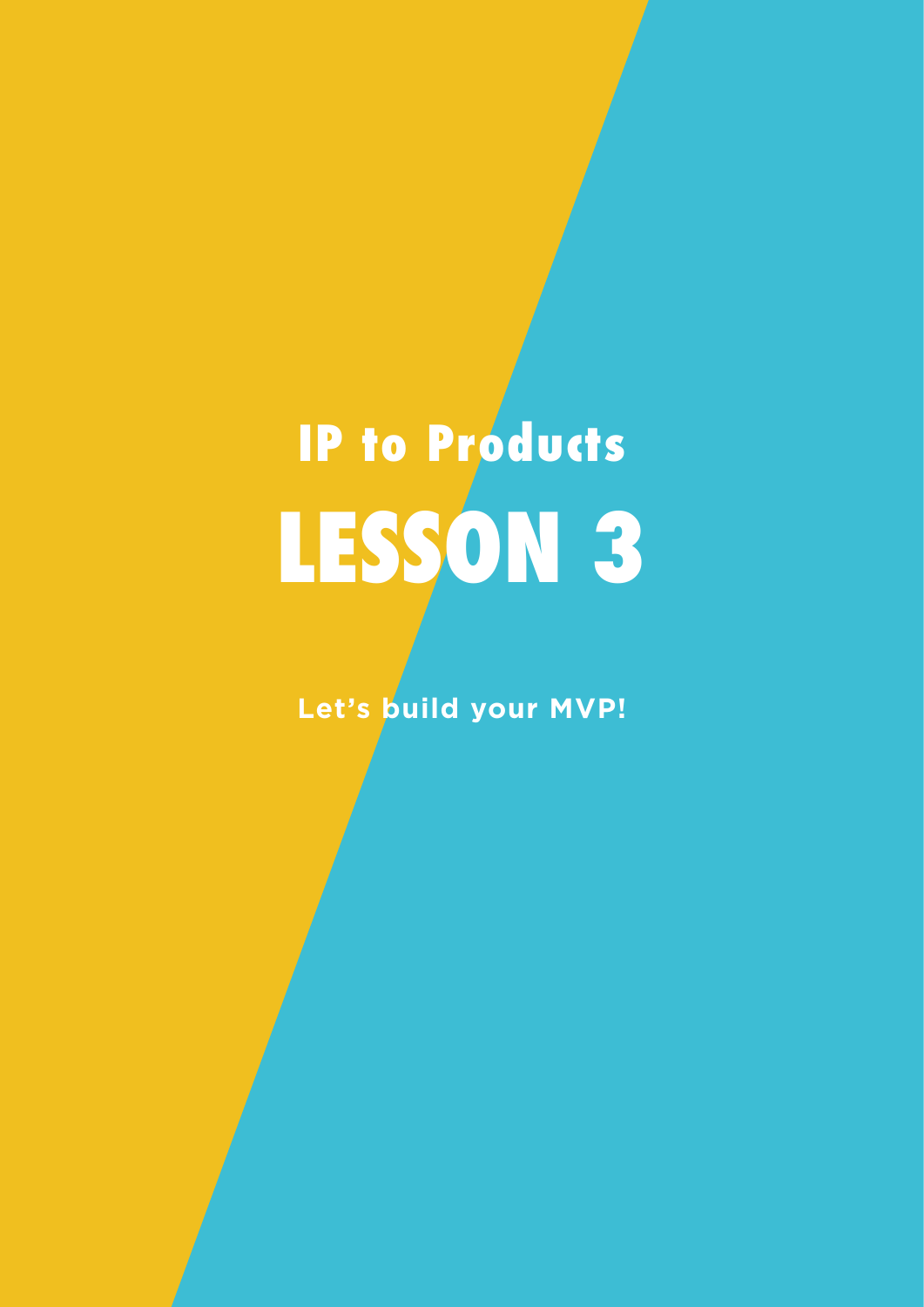## **LET'S BUILD YOUR MVP!**

**MVP = Minimum Viable Product! This will become your catch phrase for the year ahead. This week it is time to get to mapping out a single product idea and working out what you would need to build this out and have a version (even a clunky version) ready to send to market in a 4 week period!**

**So let's get to it!**

## **First you need to pick a product!**

You could review your product method or that table of product ideas you identified in last week's worksheet or you can build something new! Chances are, as you have been doing this course, ideas have started buzzing around. Whatever your idea, let's get to mapping it out below-

**My Product is called…** (Time to come up with a catchy name)

**The ideal user/ client is …** (who are you building this for?)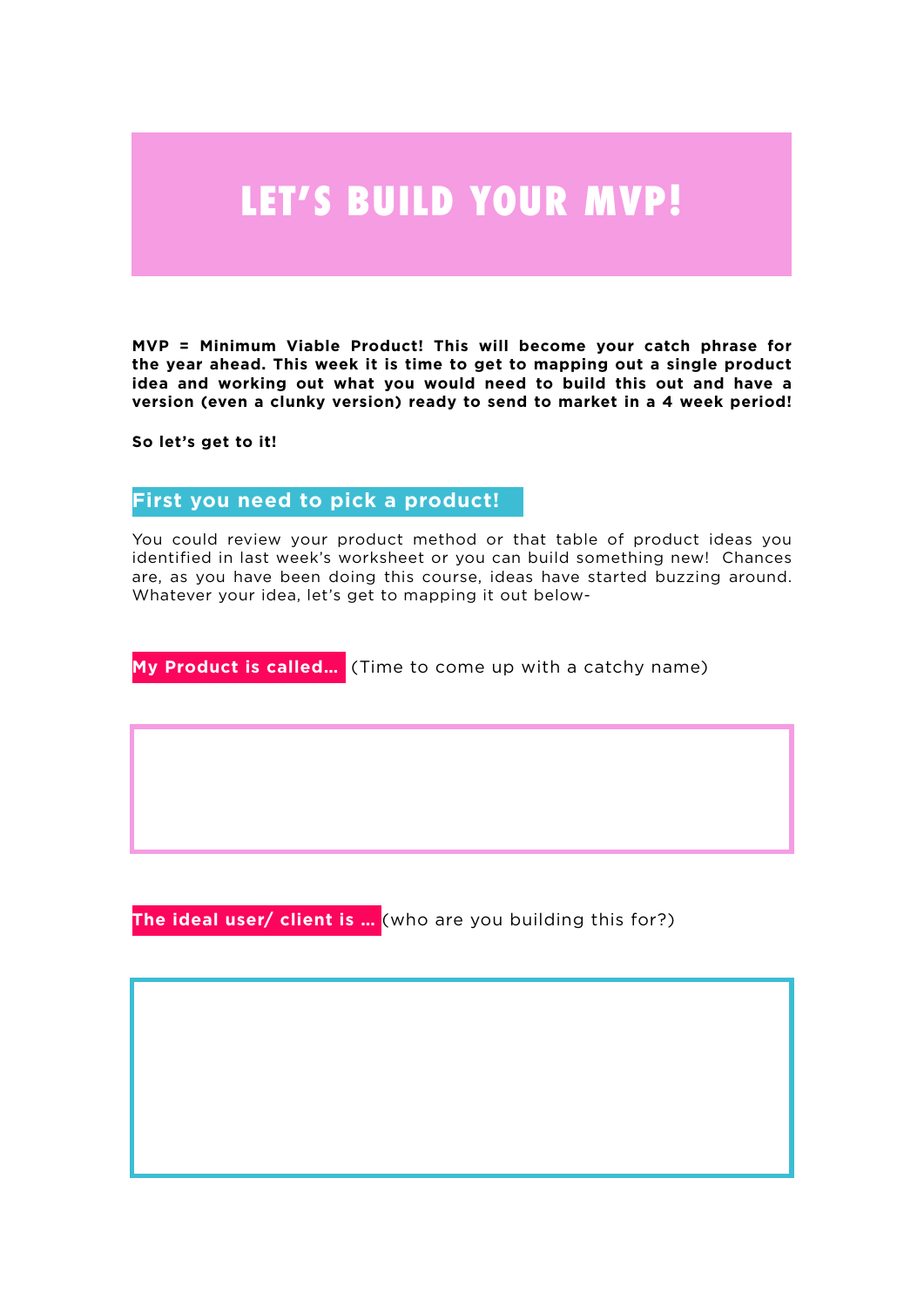**The problem my product solves is…** (what is the central problem(s) that your product will solve)

**This product would be most useful when…** (when will this product best help the user- this might be before they have met you/ during their time working with you or when a particular event occurs in their life. Try and be clear about the timing here as it will assist you with your ultimate marketing of the product)

What are the benefits to the user of this product... (try and list 3 core benefits to the user, and remember these are advantages for them, not for you)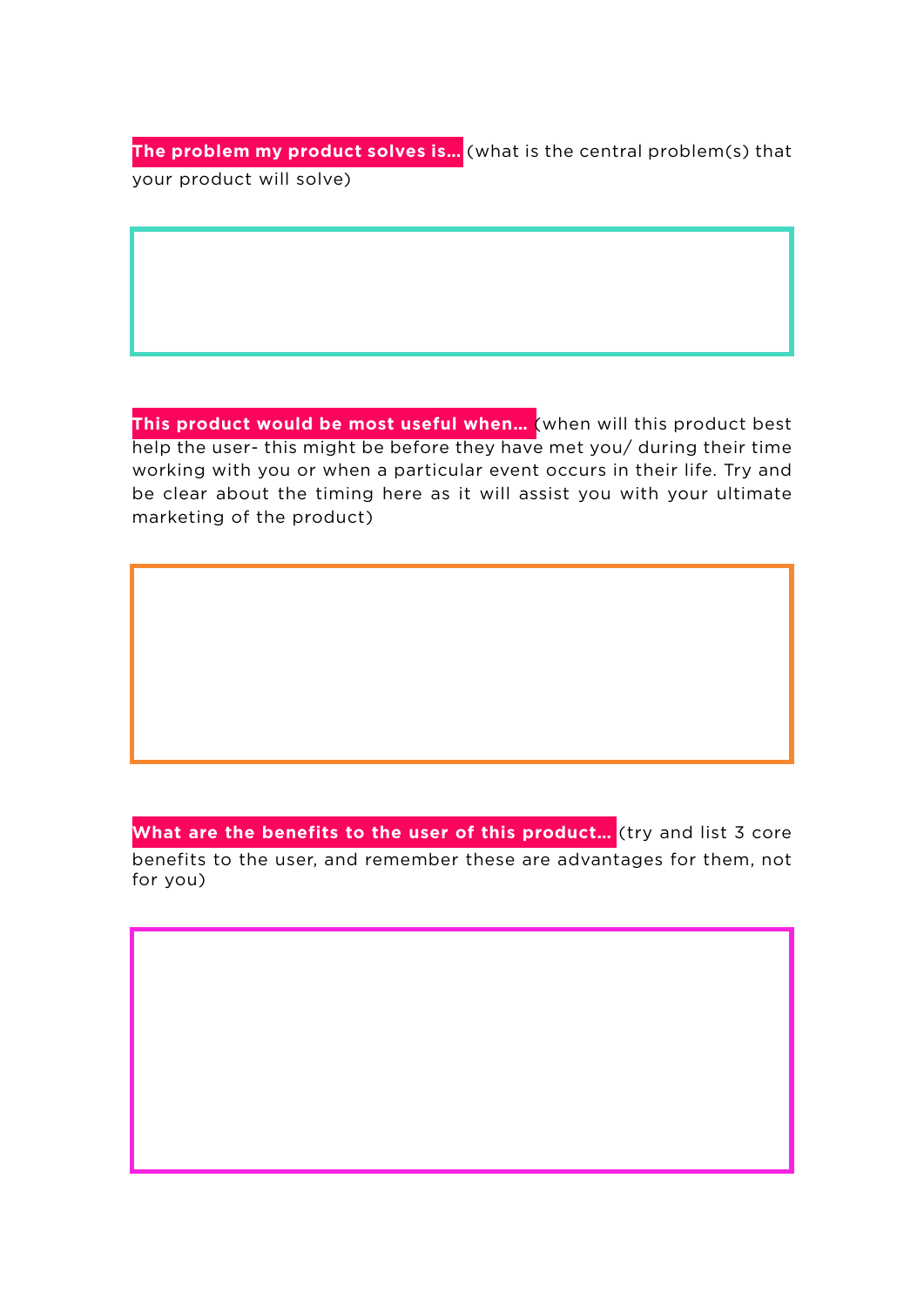**What is the ultimate Result…** (What is the ultimate outcome for the client/ user? This might be anything from education to legal documents.

**How is this product different to anything else on the market?** (This one is really important- if you really want cut through you will need to be building things that are novel so if your idea isn't novel yet then have a think about what it would take to make it that way)

**And now describe it to me….** (What does it look like, how does it work, what is involved)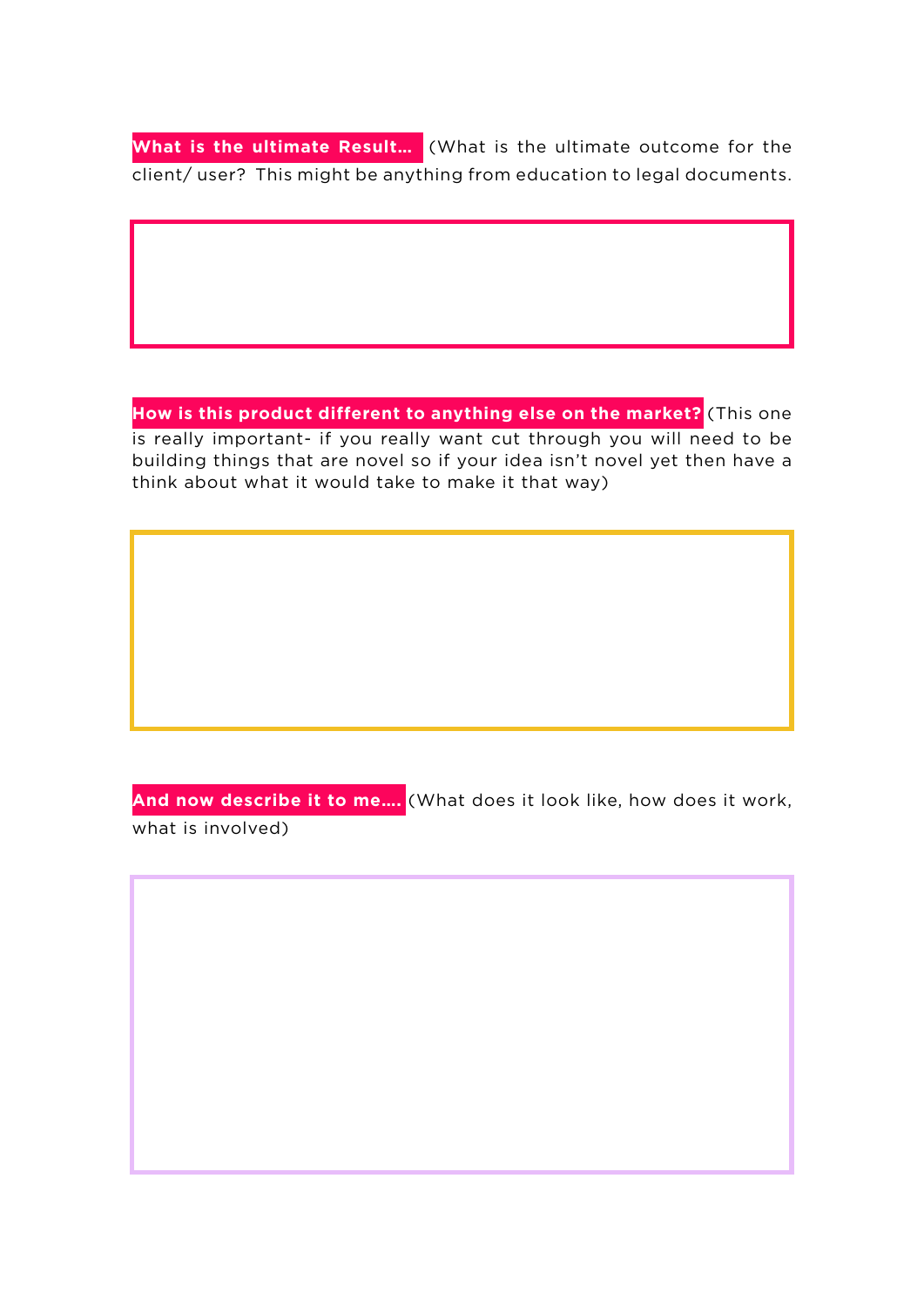**And how much will it cost to buy?** (How much will you sell this for)

**And if you had to have this product up and ready to go in the next 4 weeks what would you need ...**

**And to build/ launch this product I would also need the following-**

 **Resources (aka \$\$!) Tools (tech!) Knowledge about Support from**